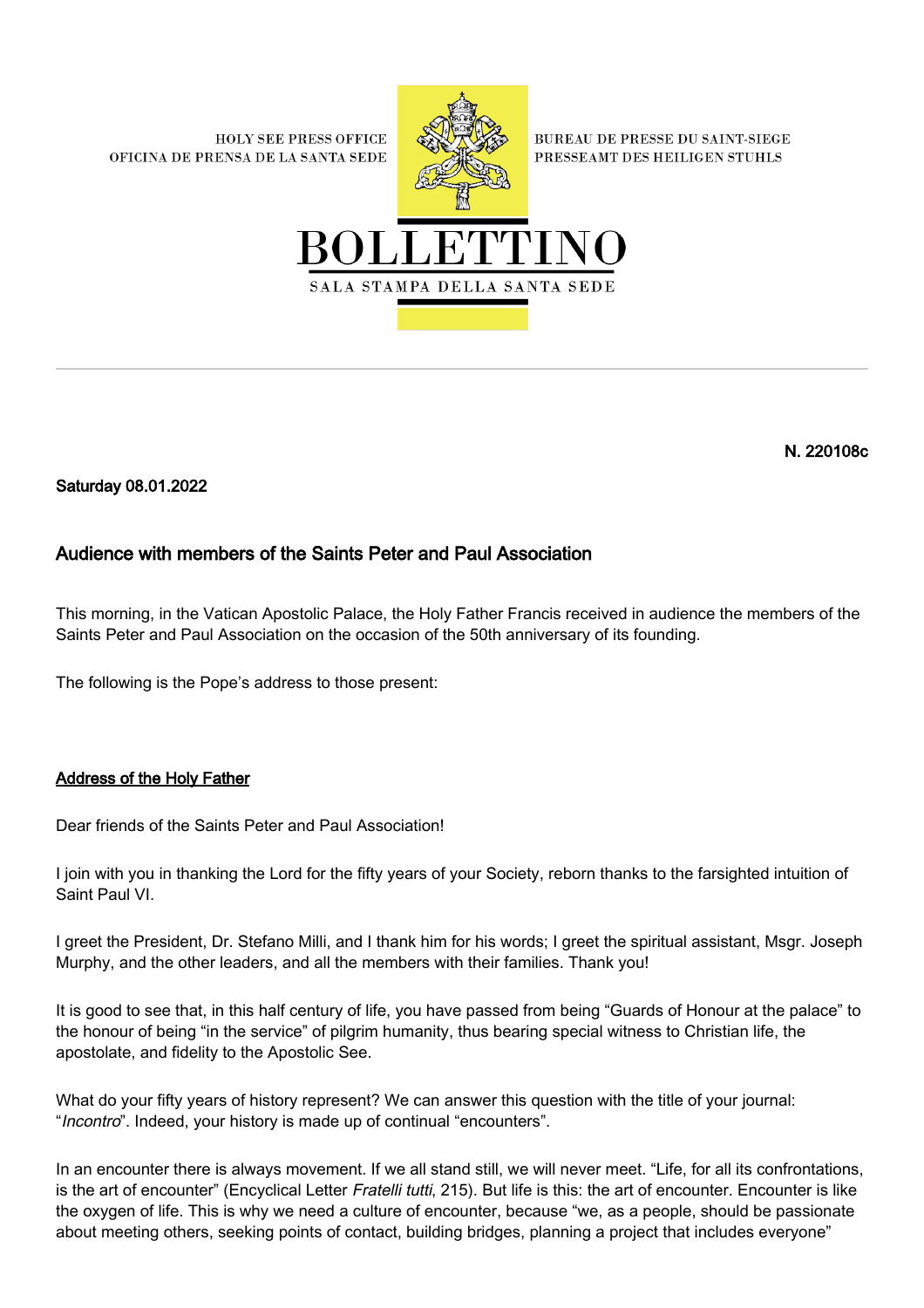(*ibid.*, 216). This is the criterion that gives meaning to your daily commitment - and I thank you very much! Through your daily services you become artisans of encounter, bringing the warmth of Jesus' kindness to those who enter Saint Peter's Basilica, to those who need guidance, to those who need a smile to feel at home. Thank you for having received this smile; I think it is part of your mystique. Always a smile, which promotes encounter. The smile is a bridge, The smile is a bridge.

The words of Saint John XXIII come to mind: "I put my eyes in your eyes, I put my heart close to your heart". This expression conveys well the Christian meaning of encounter.

And now I would like to leave you with a few pointers for the future, so that your valuable service may continue to be a witness to those you meet, in a context that will still feel the effects of the pandemic. I will summarise them in this exhortation: "Let us begin again with more humanity, looking to Jesus, with hope in our hearts".

"Let us begin again with more humanity, looking to Jesus, with hope in our hearts". This would be the programme I would give you: something of a "homely plan", isn't it? But I think it can inspire you.

Let us begin again. Certainly, by treasuring what we have experienced, bearing in mind that we have all changed a little and, I hope, improved, but always ready to serve according to the motto of your Association: "Fide constamus avita": "Let us steadfastly persevere in the fidelity of our fathers".

With more humanity. If we have all changed a little, it is because we have realised, through what we have experienced, that what really counts in life are human relationships. We all feel the need to love one another, to live more united, to hear good and encouraging words spoken to us and, in turn, to give them with a hopeful lifestyle. I encourage you to continue to show this face, with more humanity.

And looking at Jesus. Your Association has always proposed the life of Jesus as the fully human way of life, the point of reference and the foundation for the people of all times, and therefore also for the people of today. But even more so now, we must bear witness to our faith by proclaiming that our real life finds its root in the humanity of Jesus. Therefore, knowing him better, knowing how he led his existence, what he said, how he related to others, is the foundation for discovering how to live in a human way today. Looking at him, we feel called more and more to a daily service made up of welcoming, sharing, fraternal listening, human closeness. I believe that in this way we can show, with facts, the beauty and strength of the Gospel.

And finally: With hope in our hearts. Dear brothers and sisters, hope must never be lacking in the believer's journey, that hope that never disappoints; it never lets us down. We belong to Christ, we are joined to him through Baptism; in us there is his presence, there is his light, there is his life. Let us therefore walk sustained by his Word: it is the Word of life. Let us walk with joy and hope, knowing that the Lord will never cease to support our commitment to good. I say this in a special way to young people: I encourage you to give your energies to those in need, and to become adults capable of true and sincere encounters.

I commend to Mary, Virgo Fidelis, you dear Members, your families - to whom you take time out of your busy schedules to devote it generously to the Holy See - and all your loved ones. May the Blessed Virgin with her maternal love watch over each of you.

Therefore, before the blessing, let us recite together the *Prayer of the Association*:

Holy Virgin and our most tender Mother, who was always faithful to God in the heroic fulfilment of your sublime mission, please obtain for us that, following your example, we too may remain faithful in all the events of life to our Christian vocation and to the signs of divine grace.

We have made sacrosanct commitments to our God: you implore us that our faith, undermined and fought against on every side, may never waver.